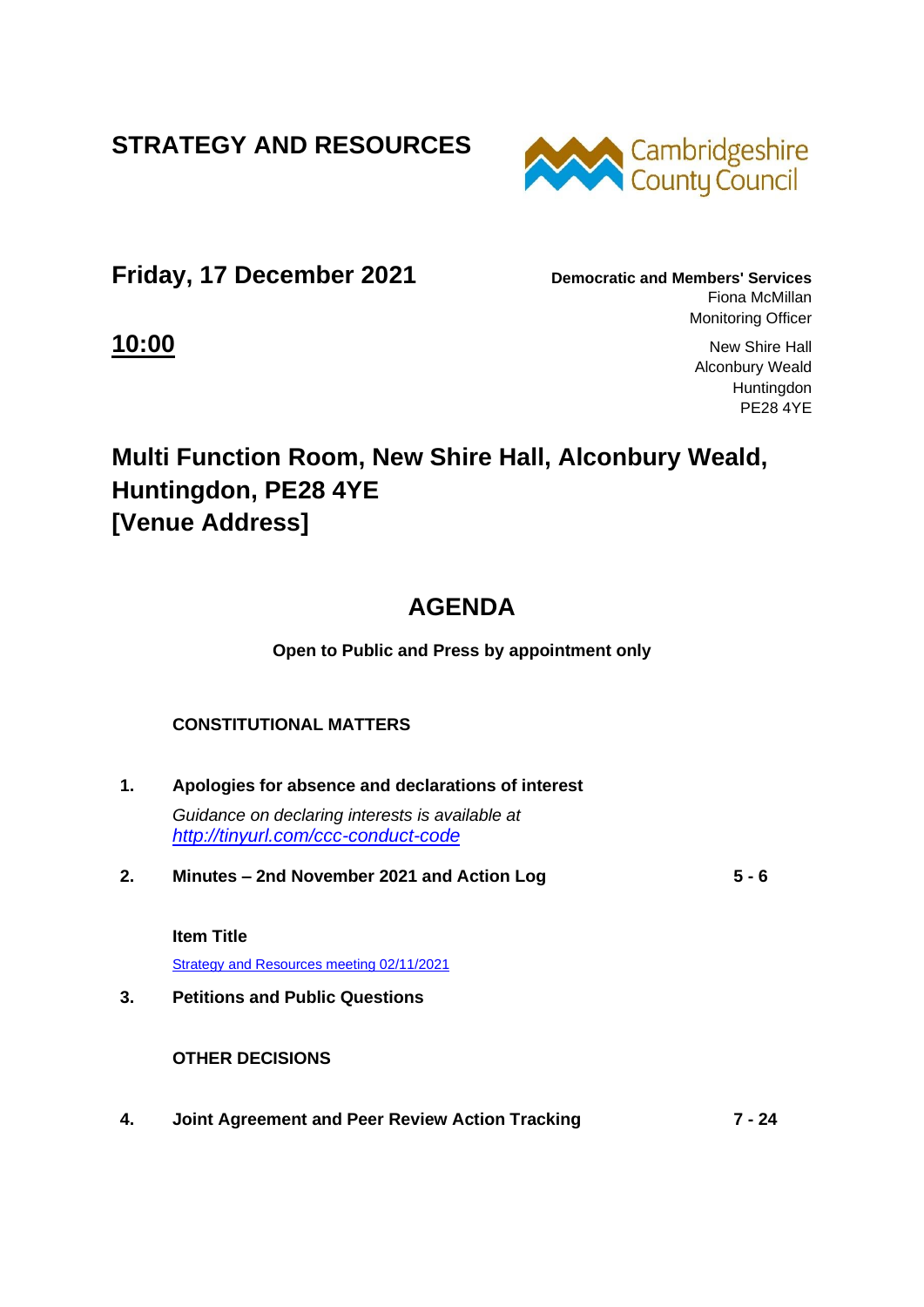#### **KEY DECISIONS**

| 5.  | Integrated Finance Monitoring Report for the period ending 31st   | $25 - 70$   |
|-----|-------------------------------------------------------------------|-------------|
|     | October 2021                                                      |             |
|     | <b>OTHER DECISIONS</b>                                            |             |
|     |                                                                   |             |
| 6.  | <b>Business Planning Proposals for 2022-27 - Current position</b> | 71 - 218    |
|     |                                                                   |             |
| 7.  | Treasury Management Report - Quarter Two Update 2021-22           | $219 - 232$ |
|     |                                                                   |             |
| 8.  | <b>Corporate Services Performance Report Quarter 2 2021-22</b>    | $233 - 250$ |
| 9.  | Mill and Rumbolds Farmhouse, Somersham - Replacement              | 251 - 256   |
|     | dwelling                                                          |             |
| 10. | <b>CUSPE Policy Challenges Research on Models of Local</b>        | 257 - 286   |
|     | <b>Government after COVID-19</b>                                  |             |
| 11. | <b>Strategy and Resources Committee Agenda Plan and Training</b>  | 287 - 290   |
|     | Plan and Appointments to Outside Bodies and Internal Advisory     |             |
|     | <b>Groups and Panels</b>                                          |             |

### **Attending meetings and COVID-19**

Meetings of the Council take place physically and are open to the public. Public access to meetings is managed in accordance with current COVID-19 regulations and therefore if you wish to attend a meeting of the Council, please contact the Committee Clerk who will be able to advise you further. Meetings are streamed to the Council's website: [Council meetings](https://www.cambridgeshire.gov.uk/council/meetings-and-decisions/council-meetings-live-web-stream)  Live Web Stream - [Cambridgeshire County Council.](https://www.cambridgeshire.gov.uk/council/meetings-and-decisions/council-meetings-live-web-stream) If you wish to speak on an item, please contact the Committee Clerk to discuss as you may be able to contribute to the meeting remotely.

The Strategy and Resources comprises the following members: